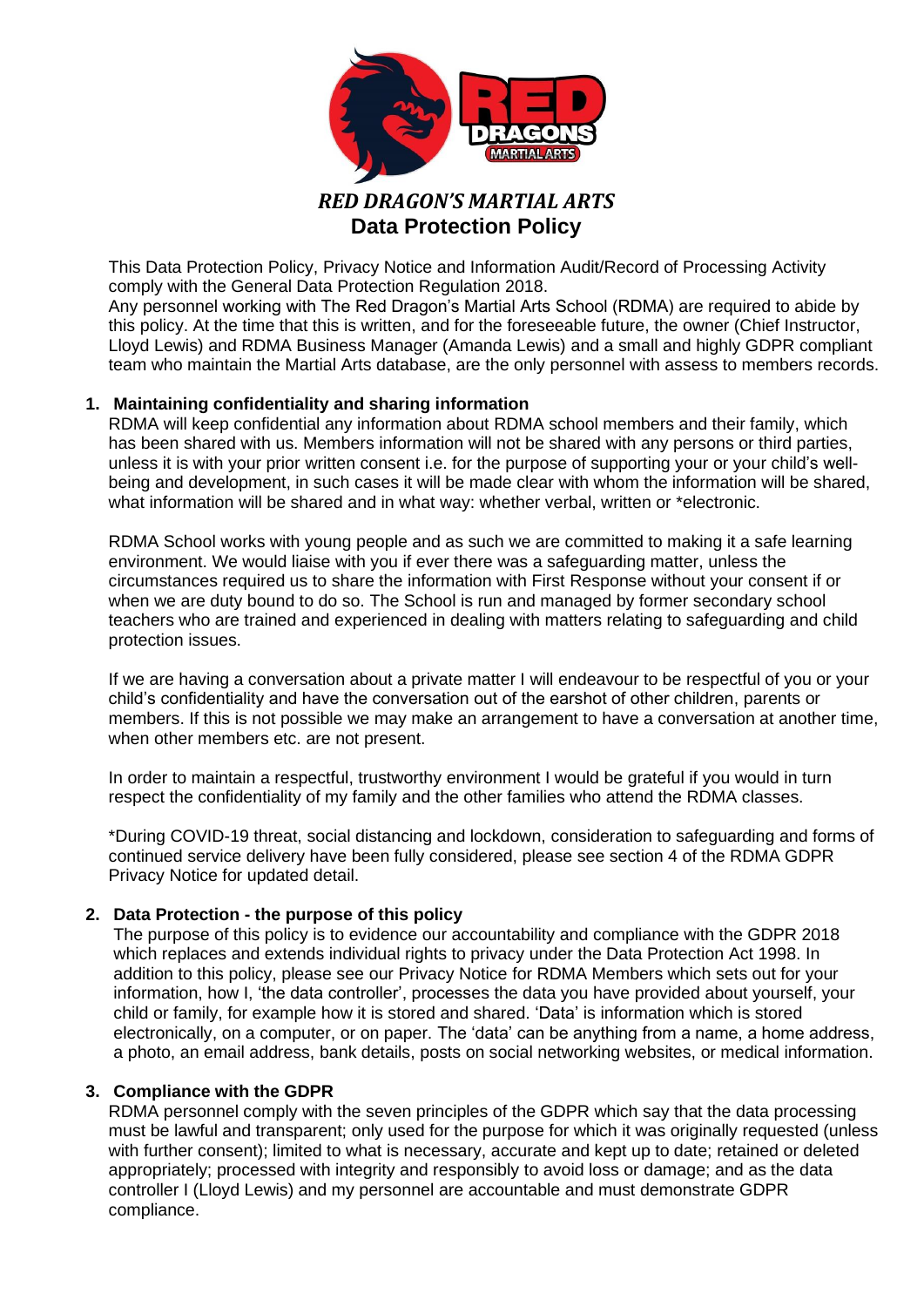Under the GDPR you have certain rights to your own information, which are detailed in the Privacy Notice. The Privacy Notice can be assessed by you on our website at any time. The Privacy Notice explains the 'lawful basis' for holding your/your child's information and your/your child's rights as a 'data subject' and how long the records will be kept. In accordance with the GDPR, we will not keep information any longer than is necessary.

Information including detail such as a person's racial or ethnic origin, political opinions, religious or similar beliefs, physical or mental health condition or sexual life, or any offence committed or alleged to have been committed is known as'Special category data' (particularly sensitive information) It is very unlikely that any of this data will be recorded at RDMA, if it is provided to me i.e. as a medical record, The category of 'lawful basis' is implied for processing and additionally one of seven 'special conditions' (lawful reasons), one of which is 'explicit consent'.

As a data controller, I (Lloyd Lewis) am registered (Data Protection Fee) with the Information Commissioner's Office. Registration is renewed annually. RDMA uses a highly secure software system to sort data and forms completed for enrolment are stored securely at the RDMA owner's home to comply with Information Commissioner Office guidance. When looking at or signing members details forms, we ensure that information is not visible to another member or member of the public. Children's records are accessed only by myself and the Business Manager.

Paper documents will be shredded. Information on digital storage devices will be deleted when it is no longer required. Electronic devices which are used for work are PIN/password protected.

## **4. \*Compliance with COVID-19 NHS Test and Trace**

For the purposes of compliance and assistance of the NHS Test and Trace service, RDMA will help to control the rate of transmission and reduce the spread of the infection and save lives by keeping a record of members attending and alert the NHS and members who have come into contact with anyone infected, if it occurs, accordingly. In order to do this, we will collect and safely keep a record of class registers for the required 21 days and then destroy any paper copy. This way we as a business can directly help to contain the virus by reducing its spread and ease lockdown measures. We would only share contact details through the correct channels and solely for these purposes.

## **5. Our Data Processor**

RDMA use a specially designed CRM system (Customer Relationship Management) called MAT (Martial Arts Technology) which is created by Whitewave IT.

MAT has been specifically built with the martial arts industry in mind and works with leading martial arts clubs to ensure the club runs efficiently and effectively. MAT holds and processes personal information on our behalf.

MAT Features include: Manage Members, Prospect Handling, Annual Renewals, Subscription Management, Family / Linked Memberships, Attendance Monitoring. It is used to manage the schools regular classes and one off events, gradings and assessments, communication including SMS and email (individual and bulk), to track communications and information against members and it is where we input notes on members such as medical information. We also use it to find automated notes added by system, generate reports, conduct marketing analysis and view member /transaction and attendance.

This platform has been specifically designed and configured to support the martial arts industry. It is trusted by many clubs/schools and is fully GDPR compliant.

## **6. Data breach**

RDMA and MAT must report any data breach to the ICO if, for example, personal data was lost, destroyed, shared inappropriately, or if someone accessed information without permission. Members have the right to complain to the ICO.

If a data breach occurred you would be informed and it would be addressed promptly. Every effort would be made to contain data breach and steps will be taken to establish the severity (any possible negative effect) and tell the ICO, if required. If it is decided not to report the breach, this decision would be justified in the recording of the incident in a Log of Data Breaches, and considerations made on how to ensure that the data breach could not occur again. Data breaches must be dealt with within 72 hours and failure to notify a breach may result in a fine.

The **ICO Helpline 0303 123 1113** will be used for advice.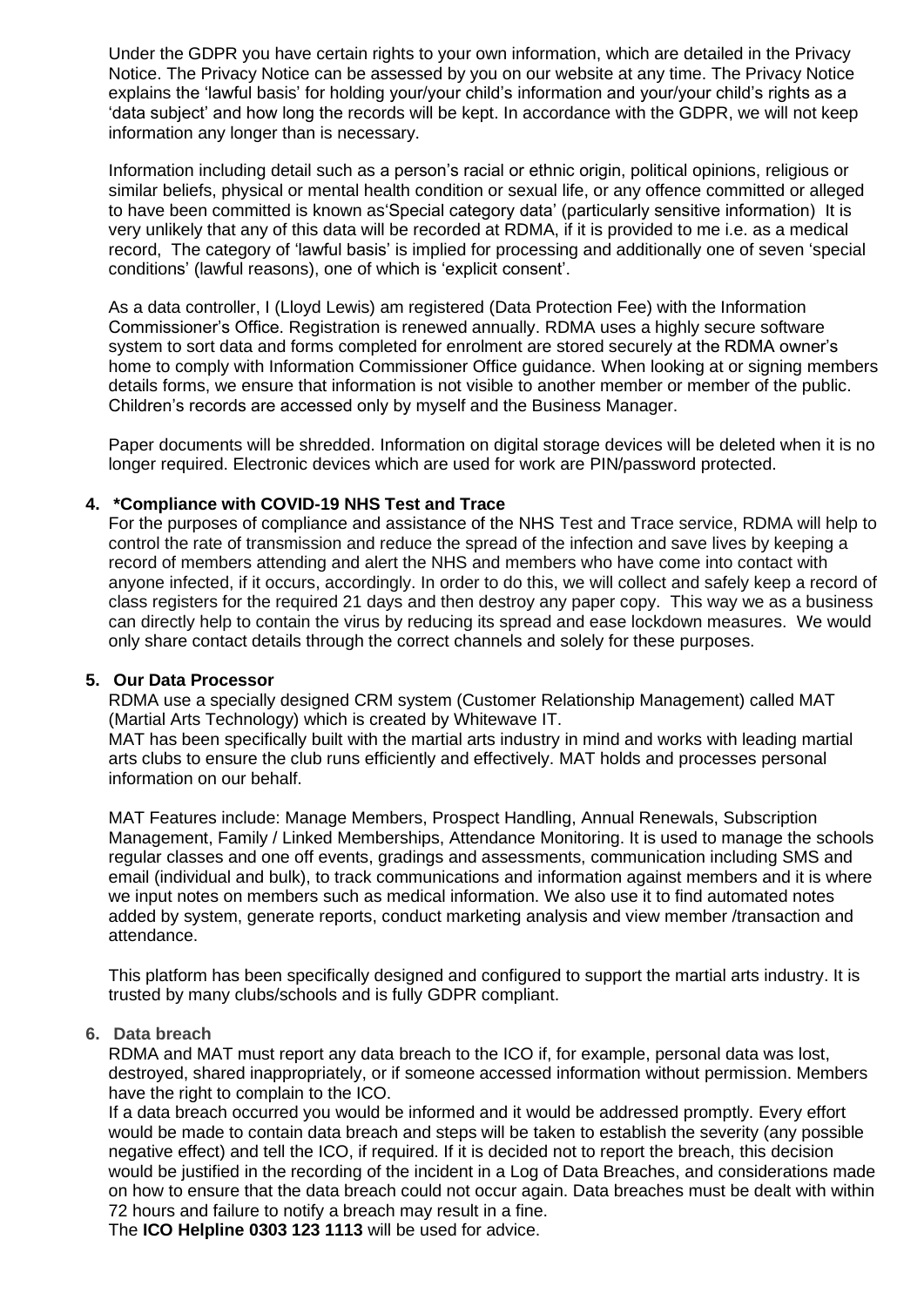RDMA do not position systems that display personal data in such a way that passer-by's may be able to view it, we think about the position and location of computer terminals and lock systems when not in use. We do not leave any paper-based notes in a unsecure place and shred them when no longer required. RDMA do not post screenshots of personal data in any online forum.

# **7. Children's rights**

Children have the same rights as adults over their personal data. As a data controller I must obtain the consent of a parent or guardian when processing the personal data of a child under 16 and this is indicated on the enrollment forms. When seeking consent, we make reasonable efforts to verify that the person giving consent does, in fact, hold parental responsibility (as a point of information: in the U.K. only children aged at least 13 or over are able provide their own consent **online** for Information Society Services (ISS), such as consent to use gaming apps).

There is other information which RDMA may ask for, which is based on consent, you have the option to refuse or withdraw consent, for example you may not wish photographs to be taken of your child.

## **8. Children's Code**

The Children's Code (or Age Appropriate Design Code to give its formal title) is a data protection code of practice for online services, such as apps, online games, and web and social media sites, likely to be accessed by children.

Although we are not an online based service, we do use some forms of social media and online platforms, namely Zoom and Facebook, for classes and communications particularly; during national lockdowns when we are not permitted to teach face to face and must resort to use of the internet. We are committed to adherence of data protection law and are extra vigilance to ensure all our young members are protected in this regard and can safely access continuation of their classes and engagement.

The code aims to protect children, not 'from' the digital world but rather 'within' it. When using Zoom, the children are training with other members they may see or come into,contact with under normal class circumstances. RDMA only (Lloyd and Amanda Lewis) are permitted to use the Zoom account used for lessons and it is not accessible by anyone else. RDMA may record Gradings for the purpose of determining individual progress after the event, this is not shared with anyone outside of RDMA management and will be deleted when no longer required for grading.

Members are given strict rules on using Zoom and Facebook before they can access the classes. Facebook is a closed group with access only granted when we are certain who they are. Photos and information are never shared without the permission of the parent and approval by RDMA management. Access and codes are never given without being accompanied by the rules, which are set and sent out to all parents/members as follows:

## **The first class attended online will serve as confirmation that Parents agree to and will abide by the regulations set out below:**

## Zoom Specific Rules:

- An adult must be present & visible for students under the age of 16yrs at the beginning of the Zoom class.
- Please ensure the name visible on your Zoom screen is the name we have on record i.e. parent or child's name.
- Do not share the Zoom meeting ID or passcode with anyone else, this puts yourself and other members in danger and the class will be terminated if unknown viewers access the session.
- Students will be admitted to classes via the 'Waiting Room'. Only students enrolled in the classes will be accepted via the Zoom stream.
- A register will be taken at the beginning of each class.
- All students must keep 'Video' mode on during classes.
- All students' microphones will be 'muted' on entrance to each class. Sensei may ask students to unmute their microphones at appropriate times during classes
- Should Sensei have any concerns about the safety of students during classes, the class will end immediately and we will make telephone contact with parents.
- Students must be in appropriate Red Dragons Gi (RD T-shirt with Gi Trousers is fine) during classes.